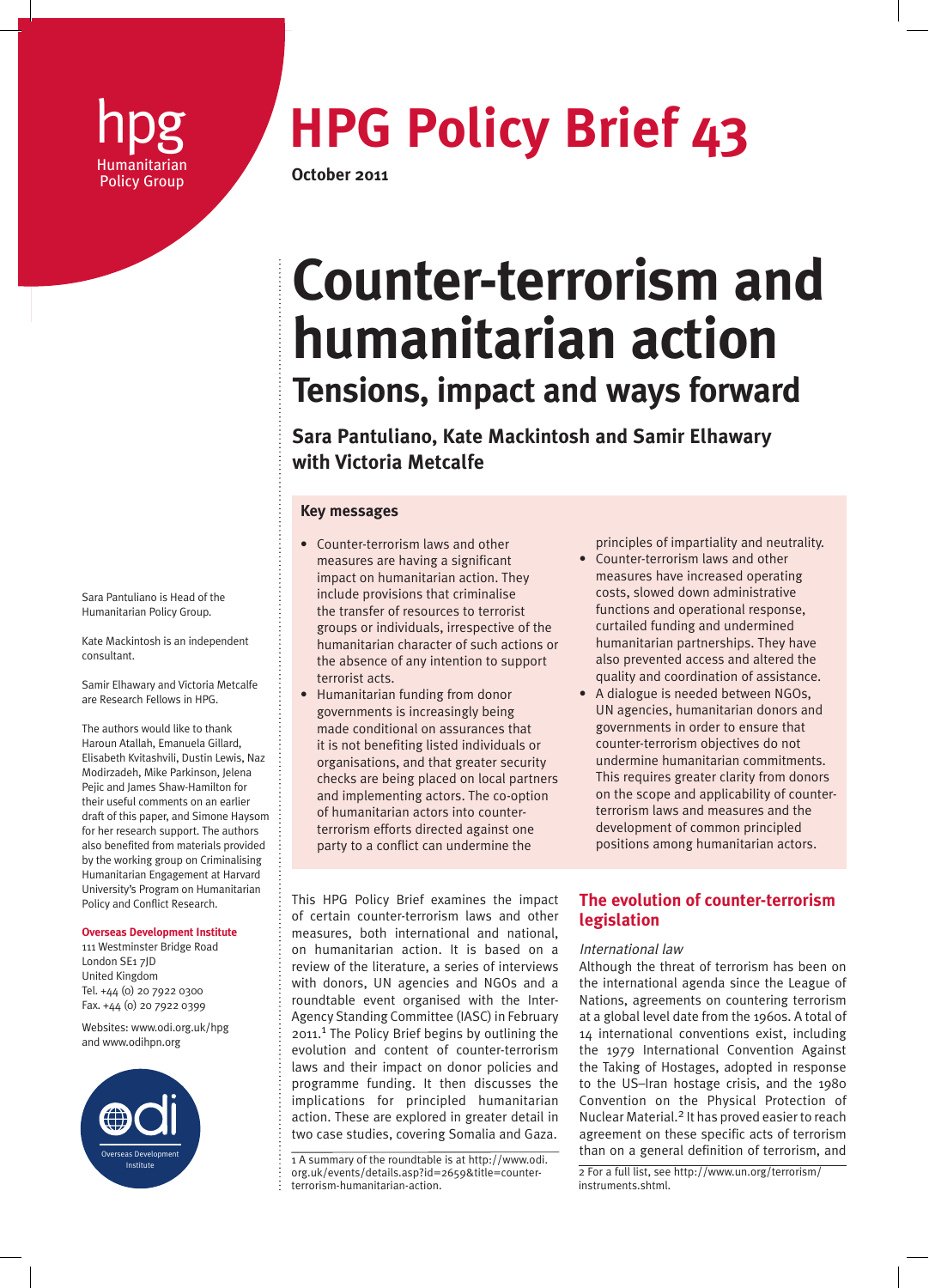hence on a global anti-terrorist convention. As terrorist activities are mostly defined in opposition to the state, there has been a fear that such a convention would be used to suppress the right to self-determination (see Box 1). The events of 11 September 2001 gave some new impetus in this area. The 2005 World Summit Outcome Document included a commitment to conclude a comprehensive convention on international terrorism, and the UN General Assembly adopted a global counter-terrorism strategy in September 2006. Despite this, no progress has been made in the finalisation of the Comprehensive Convention.

Within the UN Security Council (UNSC), the events of 9/11 also led to new levels of consensus on dealing with terrorism. On 28 September 2001 the Council passed Resolution 1373 under Chapter VII of the Charter. Whilst terrorism is not defined in the Resolution, UN member states are ordered to refrain from providing any form of support to terrorist groups and individuals, and to implement measures to suppress terrorist acts within their jurisdiction. These include enhanced financial and border controls, international judicial cooperation, bans on the granting of asylum to terrorists (specifically, people who have 'planned, facilitated or participated in the commission of terrorist acts') and ensuring that 'any person who participates in the financing, planning, preparation or perpetration of terrorist acts or in supporting terrorist acts is brought to justice'. Member states are obliged to give effect to the Resolution at the national level through national law and other measures. Resolution 1373 also established the Counter-Terrorism Committee, comprising all the members of the Security Council, to monitor and report on the implementation of the Resolution.

Supplementing this overarching Resolution are specific sanctions regimes imposed by the Security Council in response to specific threats to international peace and security. These target particular actors, such as non-state armed groups in Somalia (under UN Security Council Resolution 733 of 1992) and groups in Afghanistan (based on UN Security Council Resolution 1267 of 1999). The Somalia sanctions regime targets Al-Shabaab and associates, and the Afghanistan regime, established in the wake of the August 1998 bombings of US embassies in East Africa, targets Al-Qaeda and the Taliban. Although these sanctions regimes are not necessarily characterised as counter-terrorism measures, as discussed further below, the individuals subject to UN sanctions are often brought within the ambit of national counter-terrorist laws.

The open-ended nature of Resolutions 1373 and 1267 in particular has been criticised as being potentially *ultra vires*, or beyond the authority

# **Box 1: Defining terrorism**

There is no internationally accepted definition of the term 'terrorism'. Global conventions deal with specific terrorist acts, such as the taking of hostages or hijacking of aircraft, and UN resolutions refer to terrorism, but the meaning of the term and to whom it applies is still contested. It is in practice used to describe both violence perpetrated by a state, and violence perpetrated by individuals or non-state groups, both in situations of conflict and in peacetime. Generally, the term is understood as relating to politically motivated violence perpetrated to cause death or injury to civilians with the aim of intimidating a wider audience, and these elements are largely reflected in national laws. However, which acts of politically motivated violence constitute terrorism and who the perpetrators can be remain highly contested. States tend to characterise violence as 'terrorist' when it is perpetrated by groups considered a threat to themselves or their allies, whilst similar acts perpetrated by groups politically or ideologically closer to them might be part of a 'liberation struggle'. This ambiguity is evident in how the term is applied in domestic counter-terrorism legislation.3

of the Security Council, including by the former UN Special Rapporteur on the Promotion and Protection of Human Rights and Fundamental Freedoms while Countering Terrorism. It has been claimed that the measures imposed by these Resolutions are disproportionate in countering any specific threats to peace and security, which is the mandate of the Council, in particular by imposing permanent sanctions over unlimited geographical areas on specific individuals.4

### Regional and national law

Counter-terrorism laws have developed at different paces in different jurisdictions, reflecting the political environment in each case. In the UK, for example, counter-terrorism laws developed in response to the situation in Northern Ireland. A 12-month Prevention of Terrorism Act introduced in 1974 was renewed every year until 2000, when it was replaced with a 3 M. Taylor, The Terrorist (London: Brassey's Defence, 1988); Charles Ruby, 'The Definition of Terrorism', Analyses of Social Issues and Public Policy, 2002; Jo Macrae and Adele Harmer, 'Humanitarian Action and the "War on Terror": A Review of Issues', in Macrae and Harmer (eds), Humanitarian Action and the 'Global War on Terror': A Review of Key Trends and Issues, HPG Report 14, July 2003, p. 3.

4 The former Special Rapporteur, Martin Scheinin, recommended in 2010 that these and related Security Council resolutions be replaced by a single united one, and that the (temporary) listing and delisting of individuals be dealt with at state level, with all the attendant judicial safeguards that a national jurisdiction can provide. See UN Doc A/65/258 (http://daccess-dds-ny.un.org/doc/UNDOC/ GEN/N10/478/27/PDF/N1047827.pdf?OpenElement).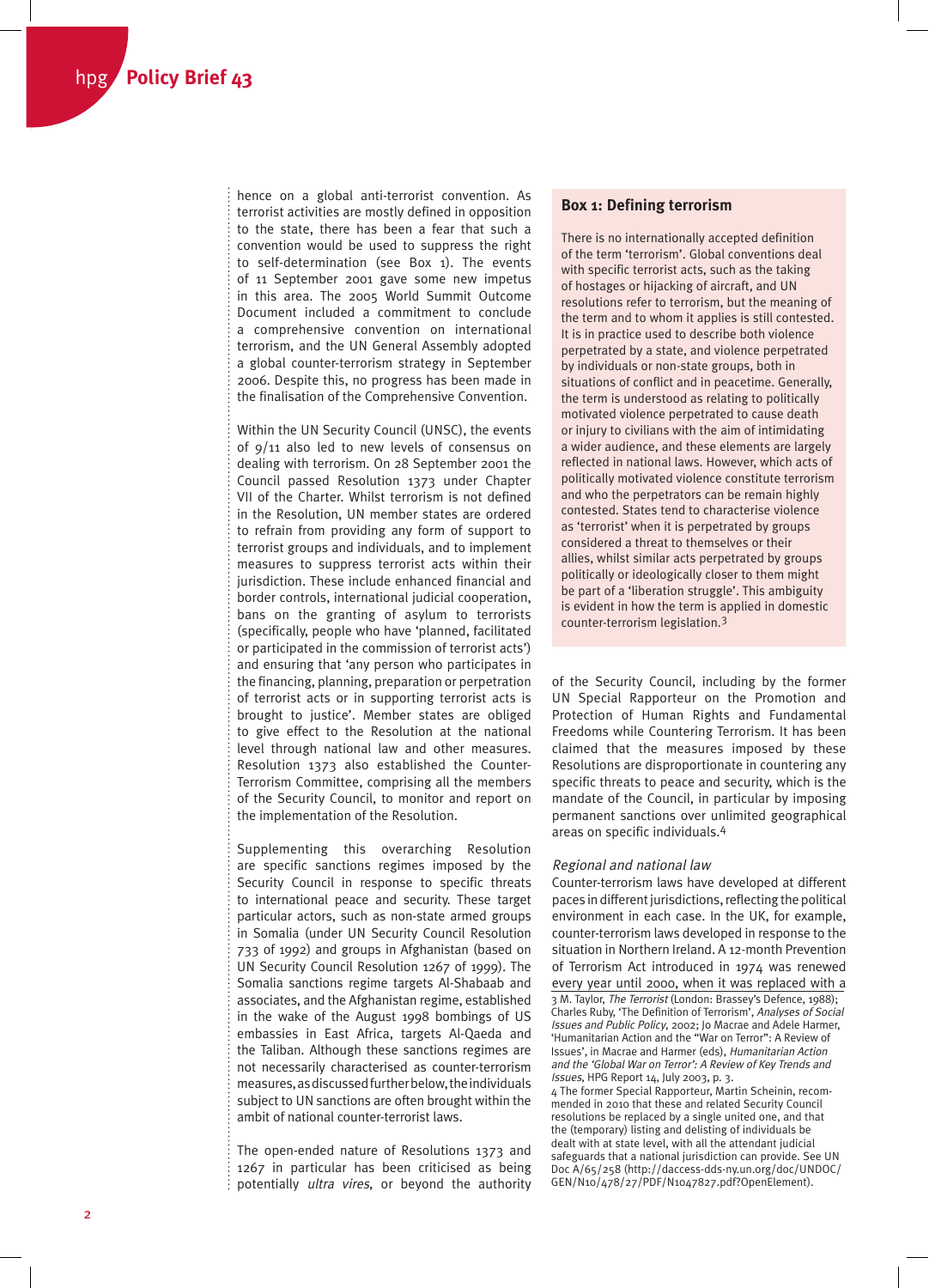permanent version in response to the more varied and open-ended terrorist threat deemed evident in attacks in Luxor, Dar es Salaam, Nairobi and Omagh. In Australia, the offence of terrorism was introduced in 2002, in response to both 9/11 and the Bali bombings of that year, in which 88 Australians were killed. Counter-terrorism legislation existed in the US prior to  $9/11$ , with events such as the 1995 Oklahoma City bombing prompting a tightening of the law. However, 9/11 can be said to mark a turningpoint in national legislation in general, with counterterrorism measures being stepped up across the board (partly in implementation of Resolution 1373). Additional controls have been introduced on the use of state funds, and a range of activities connected with terrorism have been criminalised where these were not specifically addressed before, including not only carrying out terrorist acts themselves but also providing resources or support to terrorist groups or individuals.

A number of groups and entities have been designated as terrorists by the Security Council, as with the 1267 regime, and these and others have also been designated as such by individual states. The designation of Hamas as a terrorist organisation by the US and the European Union (EU), for example, is not based on a Security Council Resolution but on national and regional policy decisions. The EU also maintains a list of 'persons, groups and entities involved in terrorist acts', established as an immediate response to Resolution  $1373$ ,<sup>5</sup> as well as a list that reproduces the Security Council list under the 1267 regime. Individuals and organisations are included in some lists and excluded from others. There have been numerous complaints and challenges – including successful legal challenges – to the accuracy of the various lists, and the lack of transparency and due process around listing and de-listing procedures.6

The precise scope of the notion of 'support' to terrorist groups varies across jurisdictions. The EU Council Framework Decision on combating terrorism, which is binding on all EU Member States, defines participation in the activities of a terrorist group to include 'supplying information or material resources, or … funding its activities in any way, with knowledge of the fact that such participation will contribute to the criminal activities of the terrorist 5 Council Common Position of 27 December 2001 on the application of specific measures to combat terrorism. 6 See for example the Judgment of the UN Human Rights Committee in the case of Sayadi and Vinck, 22 October 2008, and the Judgement of the European Court of Justice declaring that the UN listing process had violated the rights of an individual on the list: Kadi & Al Barakaat Int'l Found. v. Council of the EU & Comm'n of the EC, 2008. See Peter Fromuth, 'The European Court of Justice Kadi Decision and the Future of UN Counterterrorism Sanctions', ASIL Insights, vol. 13, no. 20, October 2009, at http://www.asil. org/insights091030.cfm#author.

group'. The UK has expanded this so that not only 'knowledge' that the support will contribute to terrorist activity, but also 'having reasonable cause to suspect' that this is the case, is enough to attract criminal responsibility.7 In Australia the intent required is lower, with being 'reckless' as to whether the funds will be used to facilitate or engage in a terrorist act considered a crime. $8$  In the US, no knowledge or intention to support terrorism per se is required if support is knowingly provided to a designated Foreign Terrorist Organization (FTO).

It is worth looking at US law in this area in more detail, as this is by far the law with the greatest potential adverse impact on humanitarian organisations. The two most relevant regimes in the US are the sanctions regime, implemented by the Office of Foreign Assets Control (OFAC), and the Material Support Statute in US criminal law. Under the International Emergency Economic Powers Act (IEEPA) of 1977, the President may block resources to designated entities in wartime or if a national emergency is declared 'to deal with any unusual and extraordinary threat, which has its source in whole or substantial part outside the United States, to the national security, foreign policy, or economy of the United States'. Resources which may not be blocked include 'donations … of articles, such as food, clothing, and medicine, intended to be used to relieve human suffering', although this can be overridden in three cases: where making such an exception would 'seriously impair [the President's] ability to deal with [the] national emergency'; where the donations 'are in response to coercion against the proposed recipient or donor'; and where they 'would endanger Armed Forces of the United States which are engaged in hostilities or are in a situation where imminent involvement in hostilities is clearly indicated by the circumstances'. The list of individuals and organisations subject to sanctions under the IEEPA, known as Specially Designated Nationals, is maintained by OFAC. OFAC can licence private entities to engage in prohibited transactions in sanctioned countries (e.g. Iran) or in countries where designated groups are located (e.g. Somalia).9 Violations of OFAC sanctions are subject to both civil and criminal penalties, with the latter increasing in 2007 to a maximum fine of \$1 million or up to 20 years in prison.

After 9/11, US President George W. Bush used his powers under the IEEPA in Executive Order 13,224, entitled 'Blocking Property and Prohibiting 7 Terrorism Act 2000, sections 15 and 17.

8 Suppression of the Financing of Terrorism Act, 2002. 9 There are two categories of licences, general and specific. General licences are issued by OFAC permitting certain categories of persons to carry out certain types of transactions, without the need for individual permission. In the absence of a general licence, specific licences can be applied for and are dealt with on a case-by-case basis.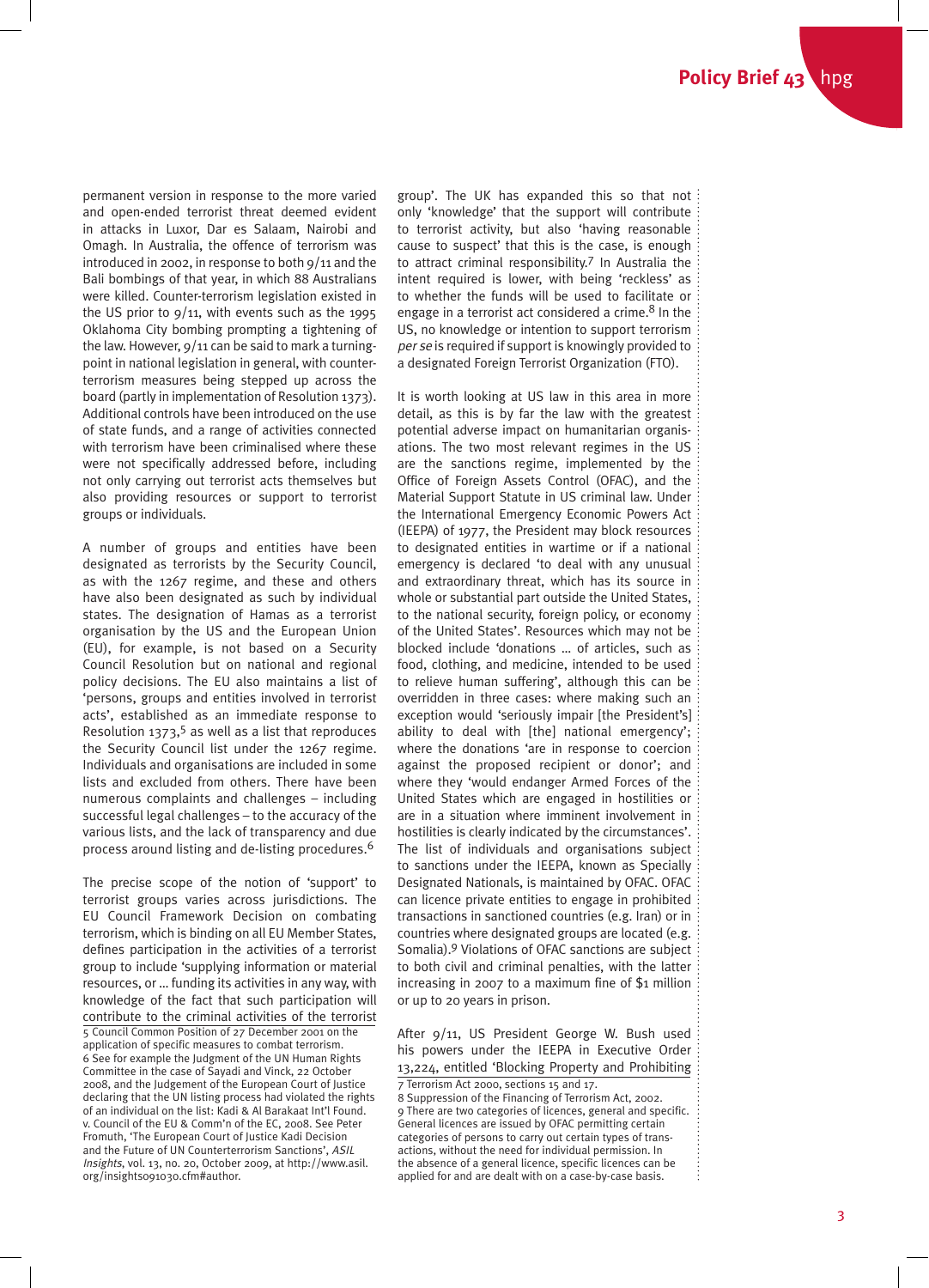Transactions With Persons Who Commit, Threaten to Commit, or Support Terrorism'. Terrorism is defined in the Executive Order as involving 'a violent act or an act dangerous to human life, property, or infrastructure' which appears to be intended either 'to intimidate or coerce a civilian population … to influence the policy of a government by intimidation or coercion; or … to affect the conduct of a government by mass destruction, assassination, kidnapping, or hostage-taking'. Section 4 of the Order overrides the humanitarian exception in the IEEPA on the grounds that allowing donations of food, medicine and so on would not only impair the President's ability to deal with the emergency but would also endanger armed forces on the ground.

Alongside the OFAC-run sanctions regime, the US criminal code prohibits a range of terrorist activities, including the provision of material support or resources to terrorism, and these crimes can be prosecuted in the US even when committed abroad. The scope of these prohibitions was broadened after 9/11 by the USA PATRIOT Act.<sup>10</sup> The code distinguishes between providing material support to terrorists generally and to designated FTOs in particular.11 The former requires that the support or resources be given 'knowing or intending that they are to be used in preparation for, or in carrying out' a terrorist act, whilst this is not necessary in the case of support to a listed FTO. It suffices for the provider to know either that the organisation is a designated terrorist group or that it has engaged or is engaging in terrorist activity; no knowledge or intent that the support or resources given will be used for terrorist purposes is required.12

Material support or resources include the provision of 'any property, tangible or intangible, or service, including currency or monetary instruments or financial securities, financial services, lodging, training, expert advice or assistance, safe houses, false documentation or identification, communications equipment, facilities, weapons, lethal substances, explosives, personnel (one or more individuals who may be or include oneself), and transportation, except medicine or religious materials'. When first defined in the criminal law,13 material support excluded 'humanitarian assistance to persons not directly involved in [terrorist] violations'. This was amended to the

current, narrower exception for medicine and religious materials in the wake of the Oklahoma City bombing in April 1995.14 The definition of terrorism in the statute closely resembles that in Executive Order 13,224.

The scope of this humanitarian exception has been explored in a number of lawsuits in the US. Prosecutions so far are notable for primarily targeting Islamic organisations and individuals who are allegedly ideologically linked to a proscribed group.15 In 2008, the Holy Land Foundation for Relief and Development, then the largest Islamic charity in the US, was found guilty of supporting Hamas through its contributions to West Bank zakat committees. The charity was dissolved and its Directors received sentences of up to 65 years in prison (the case is currently under appeal).<sup>16</sup> In an associated civil case brought against the Holy Land Foundation by a victim of Hamas, the court examined the scope of the humanitarian exception, in particular the exclusion of medicine from the definition of material support. It considered the theoretical case of 'medical (or other innocent) assistance by nongovernmental organizations such as the Red Cross and Doctors Without Borders' to injured Hamas fighters, and confirmed that this would fall within the terms of the exception. In the court's non-binding interpretation, $17$  even if Doctors Without Borders/Médecins Sans Frontières (MSF) knew that it was treating Hamas fighters, it would not be liable for contributing to terrorism:

*It would be helping not a terrorist group but individual patients, and, consistent with the Hippocratic Oath, with no questions asked about the patients' moral virtue … The same thing would be true if a hospital unaffiliated with Hamas but located in Gaza City solicited donations.*18

However, in two criminal cases concerning individual doctors ideologically affiliated with Al-Qaeda, rather than humanitarian organisations, the doctors were convicted of supporting terrorism by providing medical treatment to members of a proscribed group (the cases are US v. Shah and

'Countering Religion or Terrorism: Selective Enforcement of Material Support Laws against Muslim Charities', ISPU Policy Brief, September 2011.

18 Boim v. Holy Land Foundation for Relief and Development, 549 F.3d 685 (7th Cir. 2008) (en banc) at 699.

<sup>10</sup> The title of the PATRIOT Act is 'Uniting and Strengthening America by Providing Appropriate Tools Required to Intercept and Obstruct Terrorism'.

<sup>11</sup> USC §2339A and B, respectively. FTOs are designated by the Secretary of State, as foreign organisations which engage in terrorism and threaten the security of the US or

its nationals. 12 USC §2339B, affirmed in Holder v. Humanitarian Law Project, 130 S. Ct. 2705 (2010).

<sup>13</sup> By the 1994 Violent Crime Control and Law Enforcement Act.

<sup>14</sup> By the 1996 Antiterrorism and Effective Death Penalty Act. See Laura K. Donohue, 'Constitutional and Legal Challenges to the Anti-Terrorist Finance Regime', Wake Forest Law Review, vol. 43, 2008, pp. 643–97. 15 For an analysis of this phenomenon, see S. F. Aziz,

<sup>16</sup> No. 09-10560, United States of America v. Mohammad El-Mezain; Ghassan Elashi; Shukri Abu Baker; Mufid Abdulqader; Abdulrahman Odeh; Holy Land Foundation for Relief and Development, aka HLF, Appellants.

<sup>17</sup> The remarks are obiter dicta and do not concern facts in dispute in this particular case.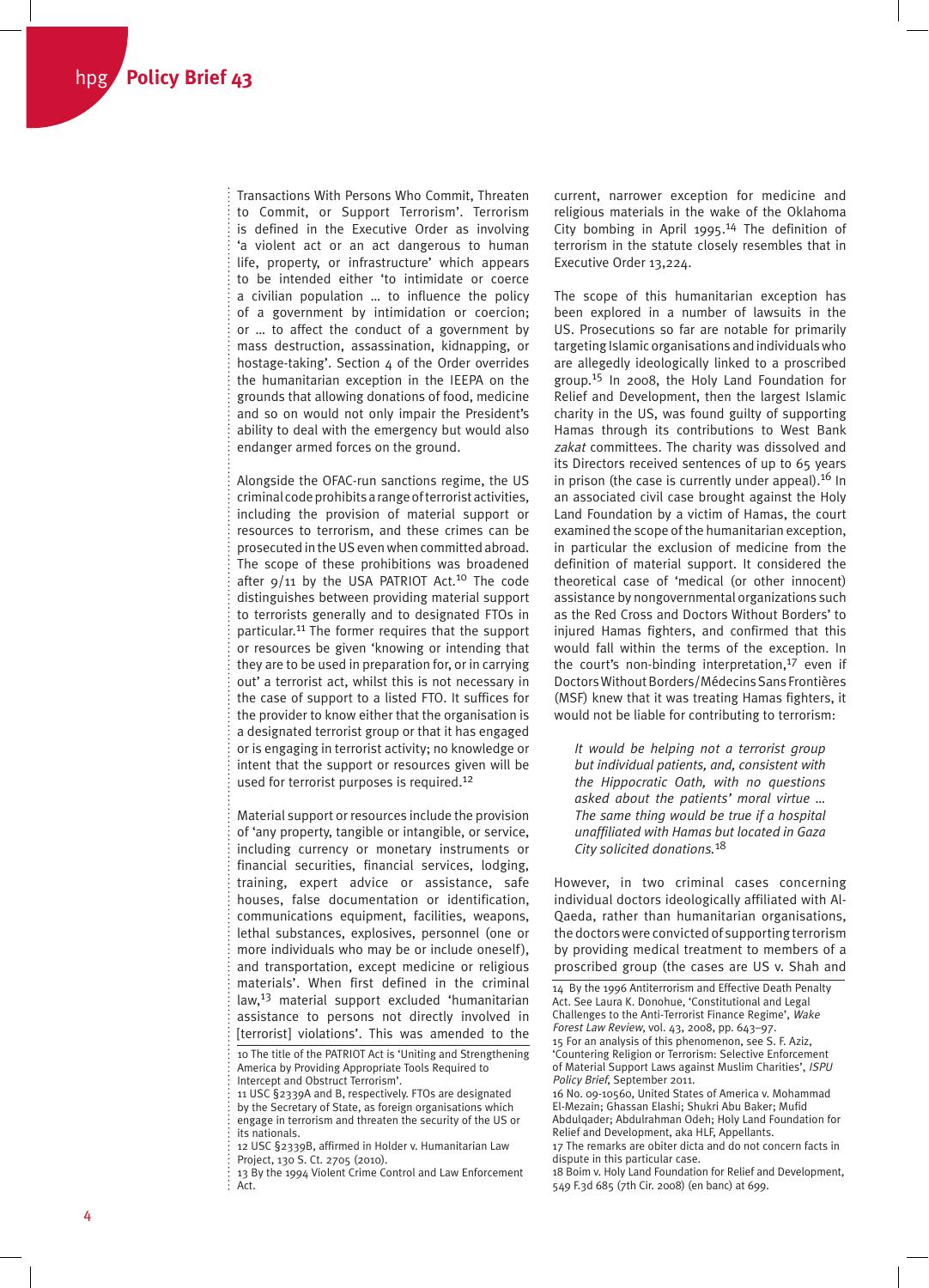US v. Farhane).19 The humanitarian exception was interpreted narrowly in these cases as including the provision of medicine only, and not the provision of medical treatment, which draws upon medical expertise. However, a significant factor in each case was the stated commitment of the defendants to the goals of Al-Qaeda, and the judgments suggest that a different conclusion could be reached in the case of independent humanitarian organisations not acting under the 'direction or control of a designated foreign terrorist organization'.20

In its well-publicised 2010 judgement in Holder v. The Humanitarian Law Project (HLP), the US Supreme Court authoritatively clarified that the intention of the provider of support to a designated FTO is irrelevant, as long as the provider knows of the terrorist nature of that organisation, as defined by US law. This case was not a prosecution but a challenge to the constitutionality of the Material Support Statute initiated by the HLP, five other organisations and two US citizens, and the judgement is particularly significant because it issues from the Supreme Court, the highest legal authority in the US. The particular forms of support considered by the court case were training, expert advice or assistance, services and personnel provided by the HLP to the Kurdish Workers' Party (PKK) and the Liberation Tigers of Tamil Eelam (LTTE), and the innocent intentions of the HLP were not in dispute. The court found that even 'material support meant to promote peaceable, lawful conduct can be diverted to advance terrorism in multiple ways'.21

# Donor funding

A number of states and inter-governmental funding bodies have introduced clauses into grant agreements and procedures into relationships with humanitarian organisations to comply with counterterrorism laws and policy objectives. NGOs or NPOs (Not for Profit Organisations) were identified as a potential conduit for terrorist financing soon after the events of  $9/11$ . In October 2001, the intergovernmental Financial Action Task Force (FATF) expanded its remit beyond money-laundering to specifically include the funding of terrorism, and issued eight Special Recommendations on terrorist financing, including better regulation of NPOs. Greater regulation also stems from concern among donor officials about their possible individual liability and the reputational hazards for the governments they serve if their partners

(2010). For a comprehensive review of the decision, see Harvard Program on Humanitarian Policy and Conflict Research, Humanitarian Action Under Scrutiny: Criminalizing Humanitarian Engagement, HPCR Working Paper, February 2011.

are deemed to be providing resources or funds to : designated individuals or groups.

USAID has taken a number of steps designed to prevent diversion of its funds to terrorist organisations. In March 2002 it began including a clause in grant agreements reminding applicants of the ban on transactions with organisations on the list of Specially Designated Nationals. From December 2002 USAID has also required all grantees to certify that funds do not assist terrorist activity, and has introduced a 'Partner Vetting System'. This is intended to 'ensure USAID funds and USAID-funded activities are not purposefully or inadvertently used to provide support to entities or individuals deemed to be a risk to national security', and requires information on implementing partners to be sent to USAID headquarters.<sup>22</sup> The UK Department for International Development (DFID)'s funding agreements include a clause requiring recipients of funding to not in any way provide direct support to a listed organisation. The EU first tried to address this issue by recommending best practices to member states and developing a code of conduct for NPOs. However, the experience of recipients of ECHO funding in certain sensitive contexts suggests that lately more restrictive contractual terms have been introduced. AusAID requires grantees to use their best endeavours to ensure that their funds 'do not provide direct or indirect support or resources to organisations and individuals associated with terrorism', and to inform AusAID immediately if 'the Organisation discovers any link whatsoever with any organisation or individual listed by the Australian government as associated with terrorism'.23 Although the explanatory notes say that 'the obligation to notify AusAID does not … confer an active intelligence gathering responsibility',<sup>24</sup> this may be perceived differently in the field.

# **Counter-terrorism laws and humanitarian engagement**

There is real concern among humanitarian actors that their operations could fall foul of international and national counter-terrorism laws. Whilst humanitarian action intends to save lives and relieve human suffering, and not support terrorism, the manner in which 'support' to terrorism has been interpreted directly impacts upon the work of humanitarian organisations.

Humanitarian access, which in conflict is regulated by International Humanitarian Law (IHL), is based

Measures in the Australian Aid Program, September 2004, p. 3, at http://www.ausaid.gov.au/publications/pdf/ctm\_ guidelines.pdf.

<sup>19</sup> United States v. Shah, 474 F. Supp. 2d 492 (S.D.N.Y. 2007); United States v. Farhane 634 F.2d 127 (2d Cir. 2011). 20 United States v. Shah, at 499. 21 Holder v. Humanitarian Law Project, 130 S. Ct. 2705

<sup>22</sup> Federal Register /Vol. 74, No. 1/Friday, January 2, 2009/ Rules and Regulations. For more details see http://www. charityandsecurity.org/analysis/Issue%20Brief\_USAID\_ Alternative\_Vetting\_Approaches. 23 AusAID NGO Umbrella Contract, paragraph 3.2. 24 Guidelines for Strengthening Counter-Terrorism: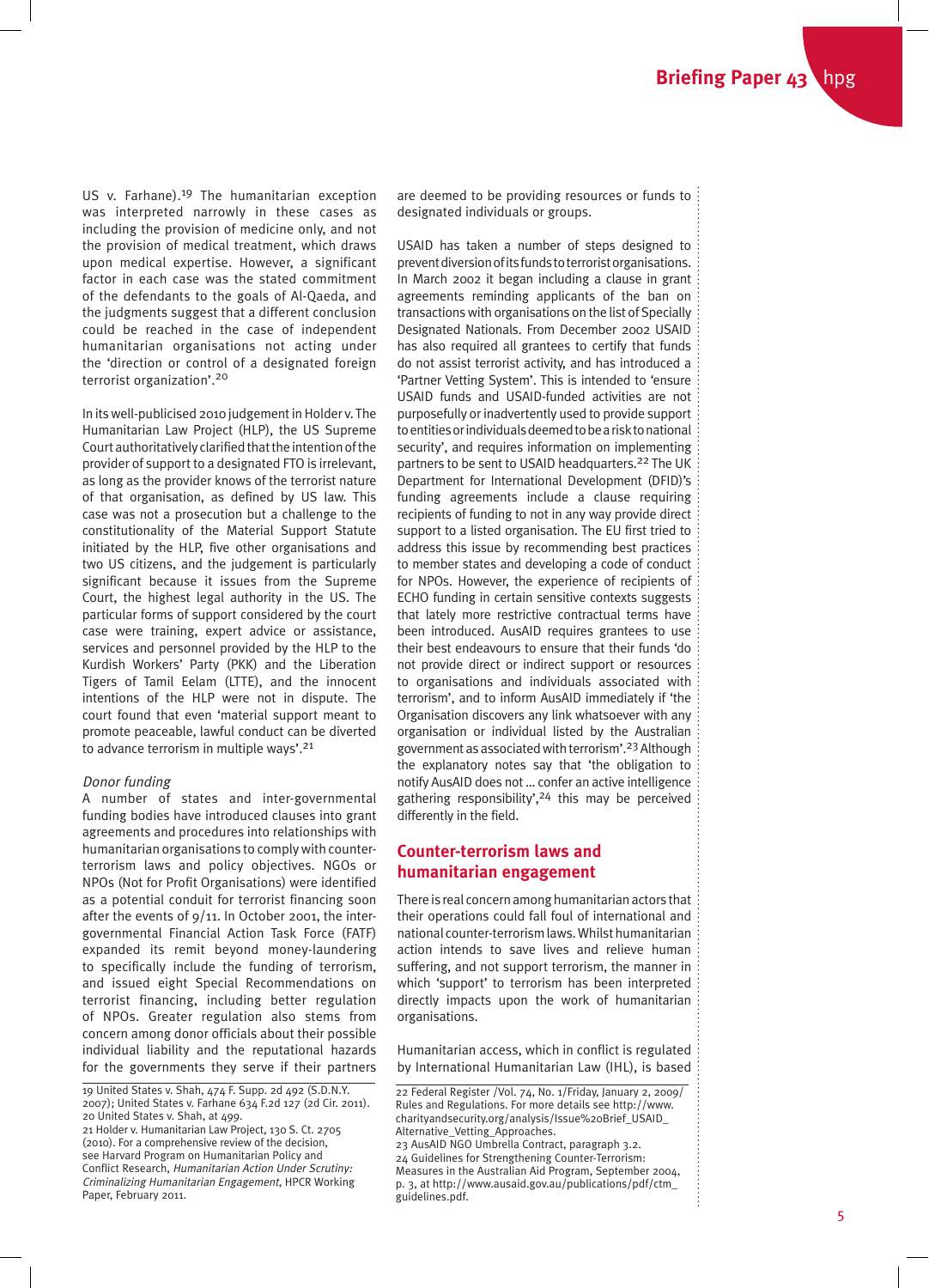on an implicit agreement with the fighting parties: provided humanitarian action is carried out in a neutral and impartial manner, the parties allow humanitarian actors to operate and respond to needs. Some benefit to the party in whose territory humanitarian organisations operate is inevitable, whether by offering perceived legitimacy to a nonstate actor, improving the image of a negligent state or relieving the party of its own obligations to care for the population in the area under its control. In some cases this goes further. Humanitarian organisations may be required to pay registration fees or 'taxes', and in some cases, depending on the criticality of humanitarian need, they may even tolerate a certain level of aid diversion. As long as this does not have a significant impact on the military efforts of one side, the humanitarian imperative to assist victims of conflict prevails, and humanitarian access is permitted.

Counter-terrorism legislation is based on a different logic (see Box 2). Many armed opposition groups and even some government entities appear on terrorist lists, and so any contribution to these groups, even if unintentional, could result in criminal liability. This has created significant anxiety amongst members of the humanitarian

community. The range of criminal laws prohibiting support to terrorism, many of which apply extraterritorially, including to foreign nationals; the shifting definitions of material support; and the differences in donor positions on this issue, including their decreasing levels of risk tolerance, have only made matters more complicated.

Some donors have introduced clauses in their funding agreements and imposed vetting systems in order to prevent any resources flowing to a designated individual or group, whilst others have adopted a 'don't ask, don't tell' policy, trusting the judgement of their partners. There are also differences in what is deemed permissible. In Gaza, one donor reportedly accepts that contact with Hamas, a designated terrorist group, is permissible for humanitarian purposes (though any payments or suspected diversion of aid would need to be rigorously reported), whilst personnel from another donor agency have been instructed not to deal with Hamas officials to minimise any legal risk. Donor positions on this issue also vary from context to context; as one donor interviewed for this Policy Brief put it, 'I am not being asked to apply the same level of scrutiny in Afghanistan as in Somalia'.

# **Box 2: Counter-terrorism and International Humanitarian Law**

States fighting armed opposition groups are sometimes reluctant to accept the application of IHL to that conflict, and often designate these groups as 'terrorists'. This tendency was accentuated by the events of  $9/11$ , with many states fighting armed groups within their own borders justifying their actions by appealing to the international fight against terrorism. This view, in which one party to a conflict is criminal per se, differs from IHL, which regulates the behaviour of all parties in equal fashion and provides the traditional legal framework for humanitarian action.

While IHL balances the principle of military necessity with that of humanity, and places limits on the waging of war, the application of a counterterrorism framework to conflict threatens to erode those limits and with them the ability of persons affected by conflict to receive humanitarian protection and assistance. IHL does not draw a distinction between victims of war, while counterterrorism laws suggest that helping a victim on the terrorist side may be a criminal act. Although such laws do not prohibit discussions with designated terrorists, and IHL clearly provides

25 Additional Protocol I, article 51(2), applicable in international armed conflict, and Additional Protocol II, article 13 (2), applicable in non-international armed conflict. Similar prohibitions are agreed to exist under customary international law

for humanitarian actors to offer their services to all parties to a conflict, some humanitarian actors have been instructed not to engage with proscribed groups, or fear the consequences of doing so. Failure to engage with armed opposition groups significantly limits the ability of aid actors to reach the population under their control, and can effectively exclude victims on one side of the conflict from humanitarian assistance.

The objectives of counter-terrorism and IHL coincide over the protection of civilians from attack. Violence aimed at spreading terror among the civilian population is specifically prohibited in all conflicts by IHL.<sup>25</sup> Intentional attacks against civilians or civilian objects and other violence or ill-treatment of protected persons also qualify as war crimes, meaning that perpetrators may be punished at national and international level.26 Aiding and abetting war crimes is also punishable.27 In other words, under existing international criminal law, any aid agency or member of that agency who knowingly assisted in the perpetration of a crime against civilians, 'terrorist' or otherwise, would be criminally liable. Under counter-terrorism legislation, such actions are only penalised if they support the 'terrorist' party to the conflict.

(see ICRC Customary Rules of IHL, Rule 2, http://www.icrc. org/customary-ihl/eng/docs/v1\_cha\_chapter1\_rule2). 26 See for example ICC Statute article 8. 27 See for example ICC Statute article 25(3).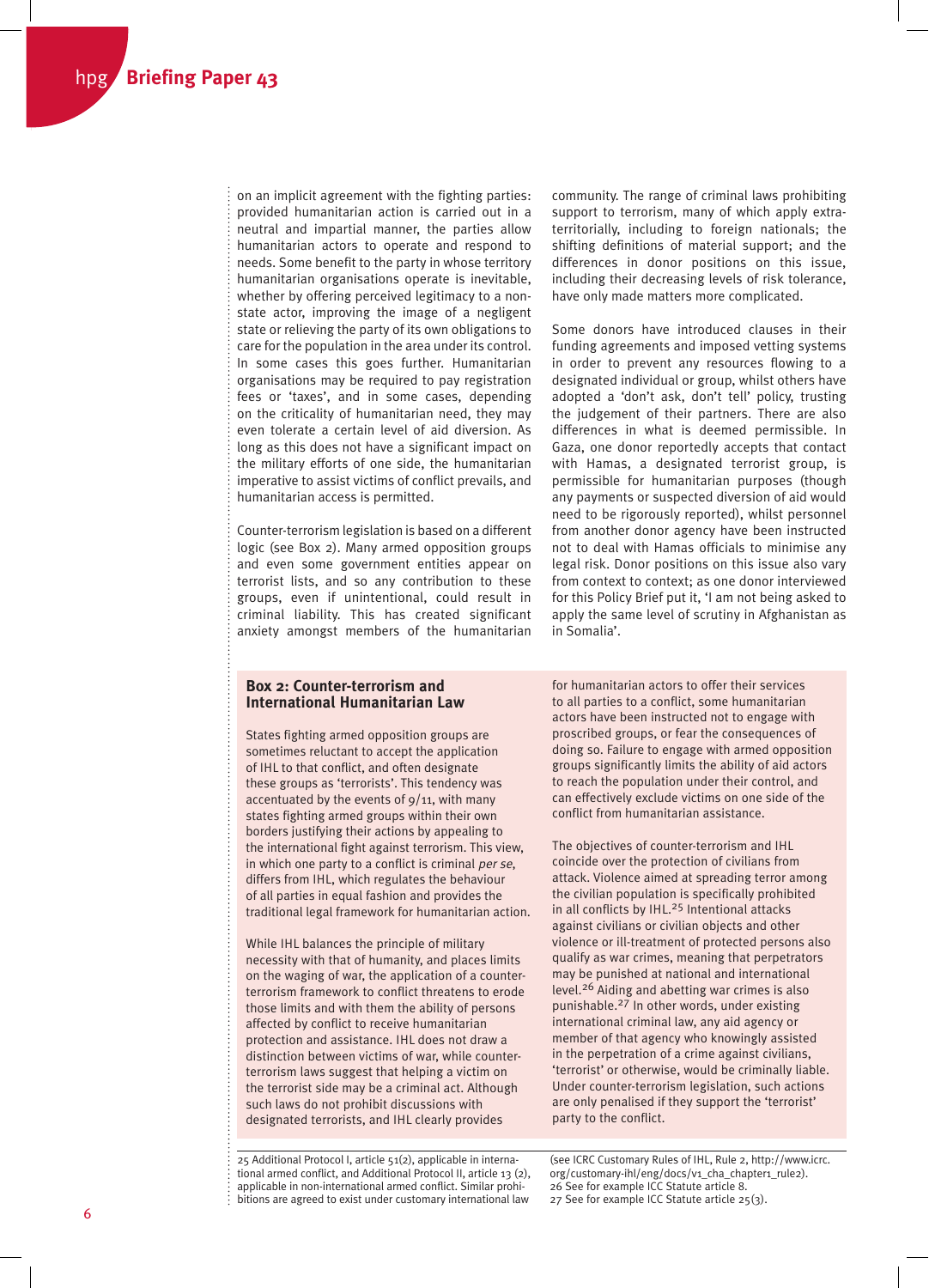# **The operational impact of counterterrorism legislation**

Certain counter-terrorism laws have had an immediate impact on Islamic charities, particularly after 9/11, affecting their levels of funding and burdening them with administrative delays, such as the freezing of bank transactions. Since 2007 the impact has become more general across the humanitarian sector. This is due to multiple factors, including the judgement in the Holy Land Foundation case, the fact that donors, in response to pressure from domestic constituencies, have focused more closely on the issue, and allegations of high levels of aid diversion to designated terrorist groups, particularly in Somalia and the occupied Palestinian territories (oPt). The research carried out for this study suggests that counter-terrorism laws and measures have had an impact in five key areas.

### Funding levels

First, counter-terrorism legislation has directly affected levels of humanitarian funding. This has been particularly acute for Islamic organisations, as they have come under greater scrutiny than others, with many of their private donors becoming afraid of the possible consequences of indirectly funding designated groups or individuals. The impact on local NGOs, such as in oPt and Pakistan, has been especially severe. For example, several small organisations which ran sponsorship schemes for orphans in the Gaza Strip using private donations from Gulf donors have had to stop their operations. This has been partly as a result of specific restrictions introduced by governments such as Saudi Arabia, which has sought to counteract accusations by Western governments that it has allowed its citizens to support international terrorism through Saudi charities.

The impact has not been restricted to Islamic organisations. Donors that in the past had quietly accepted the risk of some aid diversion as 'the cost of doing business' in volatile environments have profoundly lowered their levels of tolerance when it comes to designated groups, often without taking into consideration the level of need. They now require firm assurances that the risk of aid being misappropriated is minimised and that no benefits are going to designated groups. When donors have considered these assurances inadequate funding has been stopped. Examples provided in interviews for this Policy Brief include OFAC licences not being renewed for specific projects in Gaza, despite the organisation in question receiving licences for other projects and having individually screened all project beneficiaries and undergone rigorous external auditing for the project.

The inability of aid agencies to provide firm assurances against the risk of misappropriation of aid has been particularly problematic in southcentral Somalia, an area largely controlled by Al-Shabaab, an Islamist group that was designated as a terrorist organisation by the US government in 2008 and subject to UN sanctions from April 2010. Fears that Al-Shabaab was benefiting from the influx of humanitarian assistance, particularly food aid, led OFAC to suspend over \$50 million in humanitarian aid for Somalia in 2009.<sup>28</sup> These concerns were compounded by a report by the UN Monitoring Group on Somalia in March 2010 that alleged that three contractors were diverting over half of all food in Somalia – allegations that were contested by the World Food Programme (WFP).

## Administration

Second, the administrative burden introduced by counter-terrorism legislation has affected the timeliness and efficiency of humanitarian aid, and can even deter aid actors from operating in highrisk areas. Delays in the transfer of funds and other administrative complications have become the norm for most Islamic humanitarian organisations, including those that are in full compliance with counter-terrorism laws. Islamic NGOs encounter tremendous difficulties in transferring monies received from donors, including Western bilateral and multilateral donors, to their country offices in places such as Pakistan. Bank transactions are frequently stopped without explanation and organisations have to wait for up to three months while an investigation is carried out. They are often asked to bear the costs of these investigations, even if they are cleared of any wrongdoing. Non-Islamic humanitarian organisations interviewed did not report similar problems with bank transfers, but they too have faced a significant increase in administrative procedures.

While many organisations already implement measures to minimise the diversion of aid, substantial staff time and financial resources are being devoted to applying for exemptions, checking lists (both of donors and partners) and otherwise ensuring compliance. Large amounts of information need to be collected and monitored as some donor regulations require organisations to vet, not just their staff or the staff of partner organisations, but of their partners' partners too. In interviews for this Policy Brief organisations detailed the number of extra staff hired at headquarters or in specific contexts such as Gaza to collect this information and ensure legal compliance. The same point came out of a consultation process between donors and humanitarian organisations in Somalia organised by WFP and supported by HPG in June 2011. Staff from Islamic organisations also reported screening all donations above \$8,000, both from individuals and organisations, despite the very significant administrative burden this imposes.

28 M. Bradbury, State-building, Counterterrorism, and Licensing Humanitarianism in Somalia, Feinstein International Center Briefing Paper, September 2010.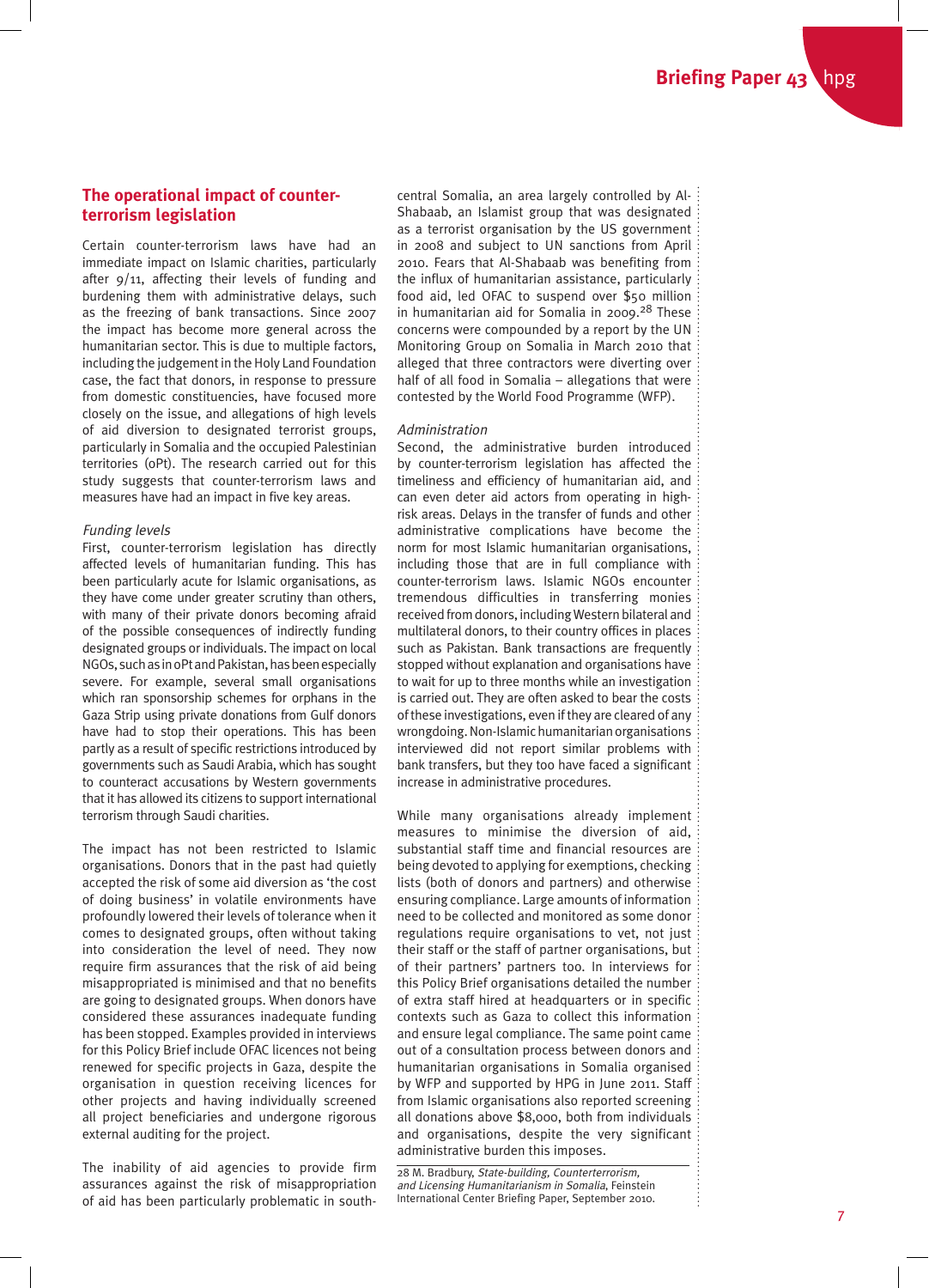Whilst humanitarian organisations clearly consider risk mitigation measures important, $29$  many also feel that they have become too cumbersome and are preventing them from taking the necessary risks to assist communities in need. Interviewees felt that funding shortfalls and the difficulty of complying with counter-terrorism laws in countries like Somalia have led some organisations to scale down their presence in areas controlled by designated terrorist groups.

#### Relations with local communities

Third, the vetting of partners and beneficiaries is undermining relations between humanitarian organisations and local communities. USAID partner vetting requirements envisage collecting and reporting personal information about partner and contractor staff to the US government – a requirement that is invariably seen as invasive and accusatory by locals.30 Organisations are also concerned that the policy lacks clarity and transparency. Other donors have tried to insert clauses in funding contracts requiring recipients to disclose personal information on partner organisations and beneficiaries. These measures undermine the neutrality of humanitarian organisations and make local acceptance harder to achieve, thereby potentially compromising access to people in need. As noted by one commentator, 'through complying [with] national legislation, US [funded] organisations are seen by partners on the ground as endorsing the political view of the government … particularly in its conception of terrorism and who deserves assistance'.31 In Somalia, two US organisations, International Medical Corps (IMC) and CARE, were expelled from areas under Al-Shabaab control in 2008 for allegedly spying and gathering intelligence that led to the assassination of Al-Shabaab leader Sheikh Maalim Adam Ayro in a US air strike.<sup>32</sup> NGOs with large non-state funding, such as MSF, have refused to accept these clauses and have replaced them with more generic clauses or inserted additional text stressing that nothing in their donor agreements 'shall be interpreted in a way that prevents MSF from fulfilling its mission as

29 BOND and Humanitarian Forum, Counter-Terrorism Policy and Development Workshop. 6 July 2010. Executive Summary.

30 InterAction, Letter to Hillary Clinton: Concerns over Partner Vetting System, 15 March 2009, http://www.interaction.org/sites/default/files/1%20InterAction%20letter% 20to%20Secretary%20Clinton%20-%20March%2015%2C% 202009.pdf; Charity and Security Network, USAID Must Consider Alternative Vetting Approaches, Issue Brief, http://www.charityandsecurity.org/analysis/Issue%20 Brief\_USAID\_Alternative\_Vetting\_Approaches. 31 'Dilemma for US NGOs: Counterterrorism Laws v. the Humanitarian Imperative', Transcript of a panel discus-

sion hosted by the Charity & Security Network, 1 July 2009, http://www.charityandsecurity.org/system/files/ July%201%20transcript.pdf.

32 Department of Political Affairs and Regional Administrations Press Release, Harakat Al-Shabaab Al-Mujahideen, 20 July 2009, http://patronusanalytical.com/ files/Al\_Shabaabs\_NGO\_liaison\_office\_announces\_closure\_of\_UN\_offices\_in\_Somalia.php.

an impartial humanitarian actor bound by medical ethics'.33

#### **Transparency**

Fourth, the lack of clarity on the implications of the legislation and donor policy has led to decreased transparency and accountability in the way humanitarians operate in contexts where they have to interact with designated groups and individuals. In Gaza, for example, minutes are often not recorded at cluster meetings to avoid officially acknowledging any engagement with proscribed organisations. Donors have given policy advice on non-headed paper. Charitable giving too has become less transparent as individuals turn to less regulated routes to avoid falling foul of counterterrorism legislation, e.g. cash donations, which are more difficult to track.34 Several interviewees for this Policy Brief felt that, in the wake of the Pakistan floods, concerns about banking restrictions affecting transfers to and from Islamic organisations may have led the UK diaspora to give large amounts of money in cash to individuals or 'briefcase NGOs', which were not registered with the UK Charity Commission and did little if anything to comply with counter-terrorism legislation.

#### Coordination

Fifth, the threat of criminal sanctions has impeded transparent discussions between humanitarian actors and the development of a coordinated response to the issue of counter-terrorism. Due to the risk of criminalisation and potential prosecution of staff, many individuals and organisations are reluctant even to discuss this issue, let alone to discuss particular concerns or develop associated responses with other humanitarian organisations. Agencies have been reluctant to share information at cluster meetings and other coordination fora. This reluctance is also evident among donors, with many also preferring not to discuss this issue openly, or, as already noted, providing policy advice on non-headed paper. Various initiatives have been undertaken by the IASC and individual organisations to document the impact of counter-terrorism legislation, but with little uptake. According to several interviewees, some organisations may be reluctant to admit that they have agreed to certain conditions or restrictions – or have operated in violation thereof.

Counter-terrorism laws have affected humanitarian operations globally, but it is in Somalia and Gaza where the impacts have been most felt by the humanitarian community.

33 Kate Mackintosh, 'Holder v. Humanitarian Law Project: Implications for Humanitarian Action – A View from Médecins sans Frontières', Suffolk Transnational Law Review, Volume 34, Symposium 2011, Number 3, 2010. 34 Mohammed Kroessin, 'Islamic Charities and the "War on Terror": Dispelling the Myths', Humanitarian Exchange, no. 38, June 2007.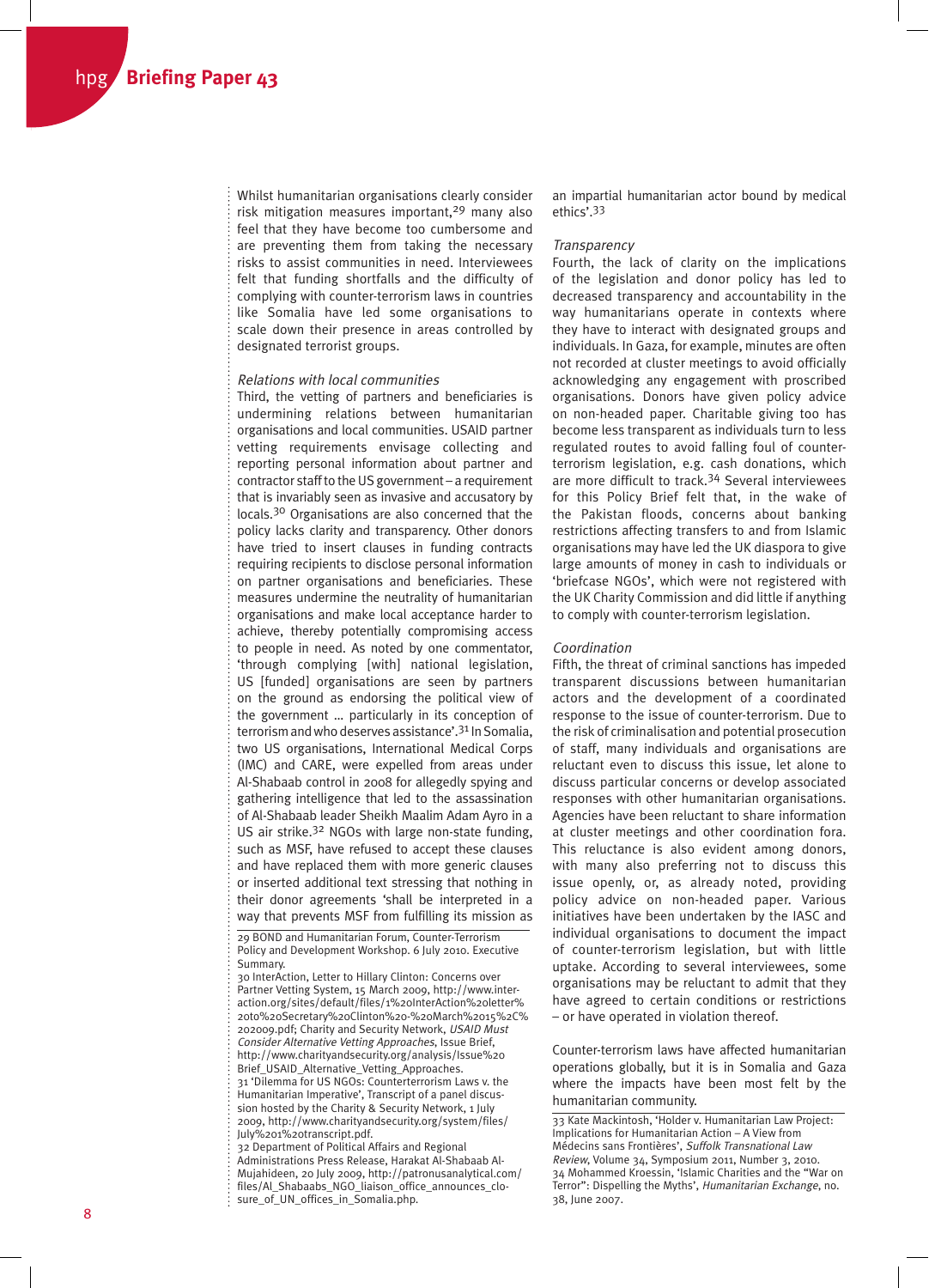# **Case Study: Somalia**

The sanctions regime in Somalia dates back to 1992, when an arms embargo was imposed under UN Security Council Resolution 733. Resolution 1844 in 2008 added targeted sanctions against listed individuals and entities. UN member states have implemented the resolution through a range of measures, including criminalising the provision of resources and material support to those on the list, which was drawn up on 12 April 2010. The list currently comprises Al-Shabaab and ten individuals.35 Resolution 1916, passed in March 2010, introduces a humanitarian exemption to the sanctions,36 but this applies only to 'the United Nations, its specialised agencies or programmes, humanitarian organisations having observer status with the United Nations General Assembly that provide humanitarian assistance, or their implementing partners'. This excludes independent organisations like MSF, which are neither part of the UN nor an implementing partner. In addition, the exemption is not mandatory. In the US, for example, whilst the substance of Resolutions 1844 and 1916 has been implemented, the humanitarian exemption has not been incorporated into domestic law.37 While the humanitarian exemption in Resolution 1916 could be seen as an example of how to mitigate the humanitarian impacts of sanctions and counter-terror legislation, there are fears that it sets a precedent in which humanitarian action is exempted only in particular circumstances, rather than this being the norm in situations of humanitarian need.

This sanctions regime has compounded the difficulties facing humanitarian organisations operating in south-central Somalia, a highly volatile area mostly controlled by Al-Shabaab. Funding has declined by half between 2008 and 2011, mainly as a result of a drop in US contributions, and humanitarian organisations are being asked to introduce extensive risk mitigation measures. These include pre-vetting finance checks, tracking systems, real-time monitoring, verification of partners' shareholders, a bond system (requiring a deposit of 30% of the value of goods transported) and the contractual assumption of 100% financial liability for shipments lost or stolen by contractors. While risks of aid diversion certainly need to be mitigated, these requirements far exceed what is considered acceptable in other contexts. Several interviewees noted the high cost of such far-reaching measures, both financially and to the flexibility and responsiveness of emergency operations. There are also concerns that these

measures increase the risk to aid workers by aligning them with a regime that explicitly targets one actor in the conflict – and one that is already hostile towards aid agencies. This alignment is compounded by the fact that humanitarian organisations that fall within the terms of the exemption in Resolution 1916 are required to assist the UN Humanitarian Aid Coordinator for Somalia in their reporting every 120 days to the UN Security Council on any instances of diversion of assistance, as well as on the implementation of the exemption.

Combined with Al-Shabaab's hostility towards aid agencies and the uncertain security environment, these external measures have led to a progressive deterioration in humanitarian access since 2008, with humanitarian organisations becoming increasingly unable to operate in Al-Shaabab-controlled areas. Despite the array of risk management measures employed, funding to humanitarian organisations has remained low. Several organisations report being unable to spend what funds they have quickly because of all the pre-vetting checks and other risk management procedures they are required to adopt in order to comply particularly with OFAC regulations. This has inevitably slowed down the response.

The current famine in Al-Shaabab-controlled areas has placed these restrictions in the spotlight, with the critical humanitarian situation forcing donors to relax their requirements. In the US OFAC restrictions have been eased and licences granted to the State Department, USAID and their partners and contractors to operate in Somalia. OFAC has also announced that non-USAID partners can work in Somalia without a licence,38 and that 'incidental benefits' to Al-Shabaab, such as food and medicine that might fall into their hands, are 'not a focus for OFAC sanctions enforcement'.39 However, any organisations facing demands for large or repeated payments are required to consult OFAC prior to proceeding with their operations.40 Several interviewees noted that this announcement has created confusion, as it is neither a firm guarantee that OFAC will not take action in the future, nor does it bar prosecution under US criminal law in relation to the material support statute.<sup>41</sup> As a result, humanitarian organisations remain cautious, even though the humanitarian situation in south-central Somalia is predicted to worsen.42

35 See 'List of Individuals and Entities Subject to the Measures Imposed by Paragraphs 1, 3, and 7 of Security Council Resolution 1844 (2008)', http://www.un.org/sc/ committees/751/pdf/1844\_cons\_list.pdf. 36 Resolution 1916, paragraph 5. The original exemption was to last for 12 months, and its effects to be reviewed every 120 days. It was renewed and extended for 16 months by Resolution 1972 on 17 March 2011. See also Resolution

2002 (2011) of 29 July 2011. 37 Mackintosh, 'Holder v. Humanitarian Law Project'. 38 Office of Foreign Assets Control Frequently Asked Questions Regarding Private Relief Efforts in Somalia, 4 August 2011. 39 Ibid.

41 See also G. Rona and K. Guinane, 'How To Help Somalia', The Hill, 2 September 2011, http://thehill.com/blogs/congress-blog/foreign-policy/179385-how-to-help-somalia. 42 OCHA, Somalia Situation Report No. 12, 6 September 2011.

<sup>40</sup> Ibid.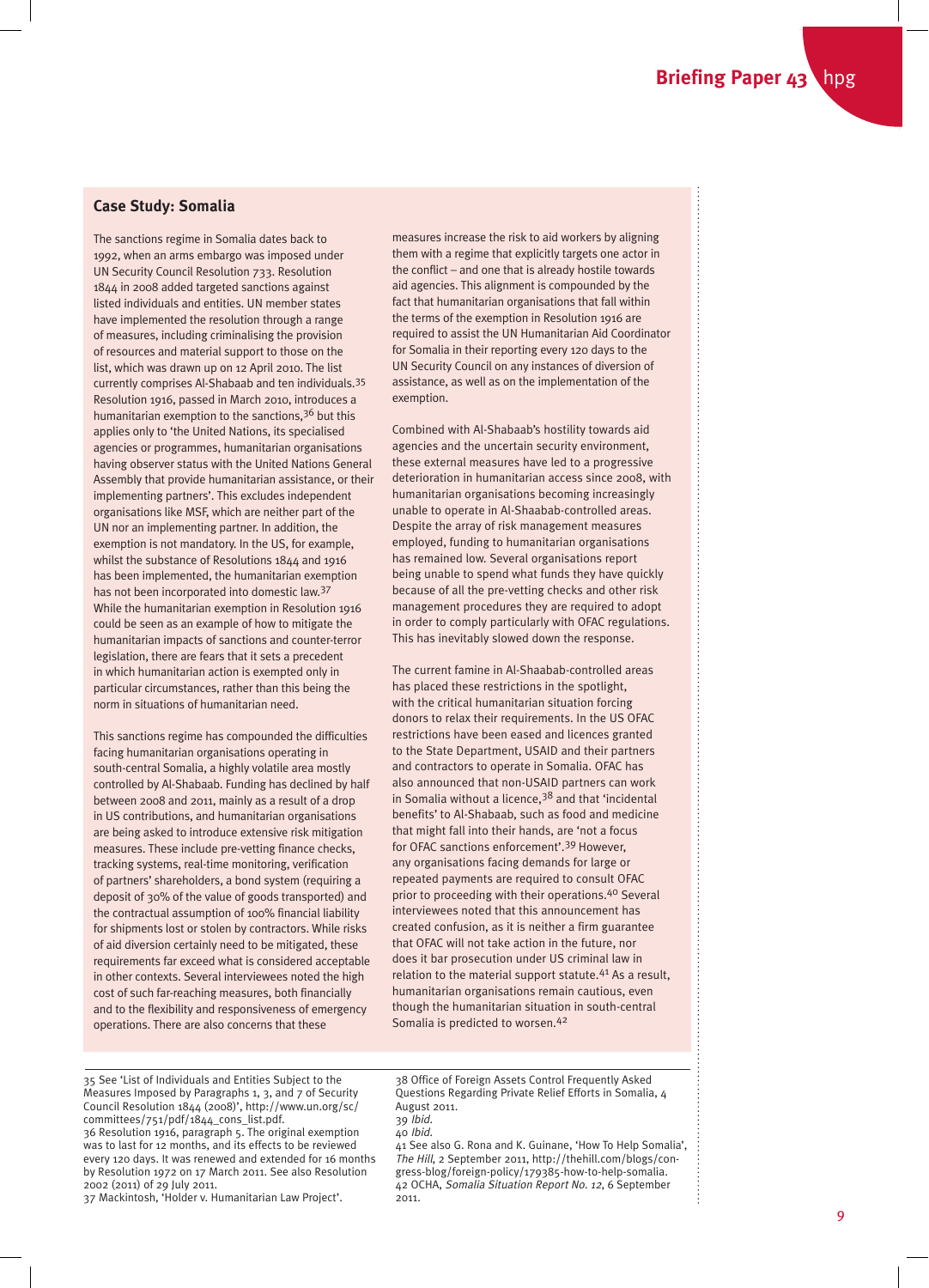# **Case study: Gaza**

Israel and the Quartet on the Middle East (the UN, US, EU and Russia) imposed sanctions on Hamas after it won legislative elections in January 2006. Major donors have subsequently made aid grants conditional on assurances that there would be no contact with or benefit for Hamas. As Hamas represents the government authorities this is not possible, and a number of NGOs have been forced to limit or suspend their operations.43 A power struggle between Fatah and Hamas has meant that Hamas' authority is largely restricted to Gaza, and its designation as a terrorist organisation in many jurisdictions, including the US and EU member states, has affected humanitarian operations in the coastal strip.44 A recent rapprochement between Hamas and the Palestinian Authority (PA) may see US restrictions extended to the West Bank too.

The designation of Hamas has meant that aid organisations operating in Gaza have to bypass central and local government officials. Training programmes for elected municipal authorities have had to stop as they were potentially in breach of US legislation, even though the US government was not actually funding these particular programmes. It is not clear whether paying the NGO registration fee required by the Ministry of Interior in Gaza could be seen as providing 'material support' to Hamas, which would benefit from this revenue. The same applies to the use of materials smuggled from Egypt (often the only means to rapidly source goods), as Hamas provides licences to smugglers and levies taxes on smuggled goods. Some agencies are unable to work in municipalities with a Hamas-affiliated mayor, or have to pull out when a new mayor is elected who is affiliated to Hamas. Relations with the authorities have deteriorated, compounded by the fact that the Consolidated Appeal Process (CAP) calls on clusters to coordinate and work with the relevant line ministries of the Palestinian Authority – the 'official' line ministries operating in the West Bank rather than those controlled by Hamas in Gaza.

Tensions between Hamas and humanitarian organisations have further escalated after Hamas announced its intention to verify the accounts of Western-financed NGOs operating in Gaza, and to conduct a financial and programme audit. The Ministry of Interior demanded access to NGO offices to physically search files and records in response to allegations that NGOs were

mismanaging funds and not targeting the most vulnerable. Palestinian NGO law is unclear, but it essentially requires NGOs to report to their relevant line ministry only if there is an egregious problem. Whilst EU donors did not take a formal stance on this request, USAID announced that it would suspend funding to any NGO that allowed the audit to take place. When the first organisation targeted by the Ministry, the International Medical Corps (IMC), objected to the audit, Hamas closed down the organisation's office in Gaza. USAID briefly suspended all funding to NGOs on 12 August, and only resumed it after Hamas agreed to delay the audit of NGOs for three months thanks to high-level UN mediation.

The restrictions have also created additional bureaucracy for humanitarian agencies, which now have to devote staff time and resources to applying for exemptions and checking that partner organisations are not listed. OFAC licences in Gaza have to be applied for on a project-by-project basis, with evidence that all the necessary checks have been carried out on partners and prospective beneficiaries. Several organisations now employ personnel whose sole task is to carry out these checks on staff, partners and beneficiaries.45 Inevitably operational costs have sharply increased. Counter-terrorism legislation has also restricted the pool of 'suitable' local partners, and relations between partners and foreign NGOs have suffered from a loss of trust and resentment at the lack of transparency in partner vetting processes. International NGOs are increasingly moving towards implementing their own relief and development programmes in order to avoid the legal hurdles of partnering. In addition, as agencies are prevented from coordinating their programmes with local structures, parallel services and structures are being created.<sup>46</sup> In the housing cluster, for example, beneficiary lists have been created by the cluster members in addition to the lists drawn up by the authorities.

Islamic NGOs have been particularly affected by the sanctions regime; some report that, following the imprisonment of the Trustees of the Holy Land Foundation, trustees of other Islamic charities have become profoundly risk averse, leading some organisations to stop their operations in Gaza (continued)

43 See Caroline Abu-Sada, 'A Perilous Transition: MSF in the Gaza Strip' in Claire Magone, Michael Neuman and Fabrice Weissman (eds), Humanitarian Negotiations Revealed: The MSF Experience (London: Hurst & Co., 2011). 44 Hamas was designated as a terrorist organisation by the US Office of Foreign Assets Control in 1995, meaning that a licence was required to deal with it financially, and as a Foreign Terrorist Organization by the Secretary of State in 1997, bringing 'providing material support or

resources' to Hamas under the scope of US criminal law. The EU designated Hamas as a terrorist organisation in September 2003 (see Council Common Position 2003/651/ CFSP, http://eur-lex.europa.eu/LexUriServ/LexUriServ. do?uri=CELEX:32003E0651:EN:HTML). 45 Larissa Fast, Aid in a Pressure Cooker: Humanitarian Action in the Occupied Palestinian Territory (Boston, MA: Feinstein International Center, 2006). 46 Ibid.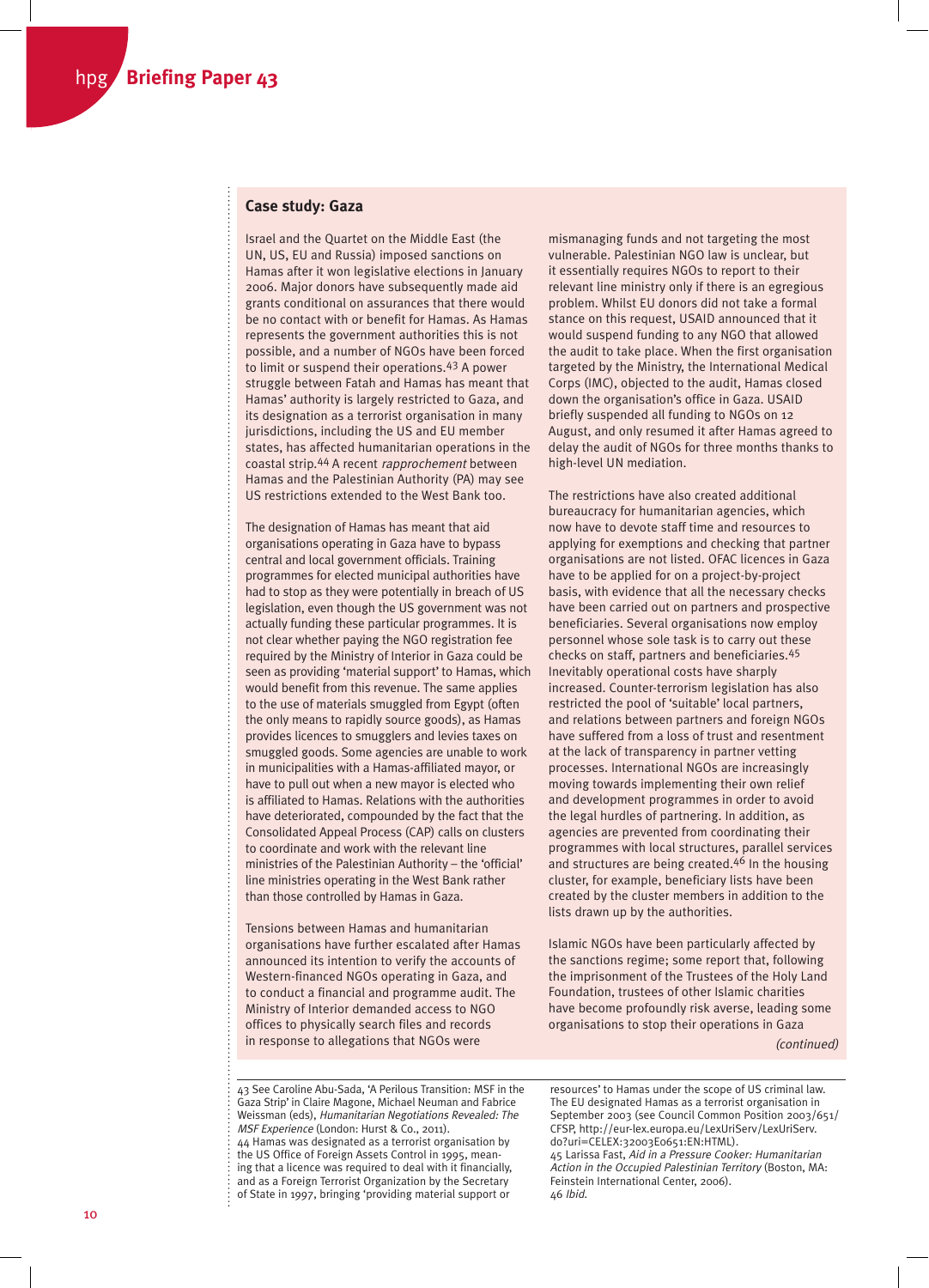# **Case study: Gaza** (continued)

altogether. This is partly as a result of the broad interpretation of the definition of 'material support'. Some fear that even straightforward humanitarian activities, such as the provision of school supplies, could be seen as a prosecutable action as they could potentially allow Hamas to free up funds that could be used for military activities.

As in other contexts, humanitarian organisations find the legislation confusing. While none of the legislation examined here prohibits talking to a proscribed organisation, for example to negotiate humanitarian access, donors have different positions with regards to contact with Hamas. As a result, organisations tend to engage only with officials at the lowest technical level.

# **Conclusion**

The application of counter-terrorism legislation and other measures to humanitarian operations is challenging principled humanitarian action. Complying with conditions in donor funding agreements and curtailing operations in areas controlled by designated individuals or groups has affected the ability of humanitarian organisations to provide assistance according to the principles of neutrality and impartiality. Whilst preventing material support to terrorist acts is an important objective, the steps many states are taking to achieve this are having an unnecessarily adverse impact on efforts to provide life-saving assistance to those caught up in conflicts.

While there have been only a small number of prosecutions of humanitarian actors for 'material support' offences, the threat of criminal sanction will continue to undermine humanitarian operations, at least until there is greater clarity on the interpretation and application of the laws to humanitarian operations. Meanwhile, the range of regulatory measures that have been introduced are raising operating costs, slowing down administrative functions, curtailing funding, undermining partnerships, preventing access and altering the quality and coordination of assistance. Islamic charities have been most severely affected, but the impact has been felt across the humanitarian sector.

As this study demonstrates, dialogue on this issue between humanitarian organisations and donor governments has not been constructive or even transparent. Many donor officials working for the humanitarian branches of their governments are sympathetic to the concerns of humanitarian actors regarding the impact of these laws on their operations, but there are clear differences of opinion within donor governments and Finance, Home and Justice Departments hold the upper hand on these issues. As in other areas, there is also a lack of communication between donor offices at country level and headquarters, with the latter usually unaware of the full scope of the issues at

country level. It is essential that any dialogue between humanitarian organisations and donors is not limited to government aid departments, but engages the key decision-makers in other parts of government too, both at headquarters and in individual countries. A more transparent dialogue is essential as 'don't ask, don't tell' policies have created a climate of confusion and fear.

A coherent dialogue with donor governments is not possible if humanitarian organisations do not first share information amongst themselves on the specific requests made by donors in grant agreements, how they have responded to these demands and what impact any restrictions are having on their operations. Some organisations are negotiating the terms of any counter-terrorism clauses in contracts to ensure adherence to the principles of humanitarian action, but the vast majority are quietly complying with these demands. In the absence of more information, it is not clear exactly what is being asked by donors, or what specific conditions are included in counter-terrorism clauses, and so it is impossible to develop a coherent response. Reaching a common understanding, and a common position within the IASC, is essential to developing a more constructive dialogue with key humanitarian donors. Greater transparency and a shared understanding of donor demands will also allow humanitarian organisations to develop appropriate, and ideally shared, risk management frameworks which can help provide greater reassurance to donors around the use of resources, and help increase their appetite for risk.

One useful course of action would be to reframe the legitimate goals of much counter-terrorism law and policy in terms of IHL. The commitment to protecting civilians from attacks, including those specifically designed to spread terror, is shared by proponents of counter-terrorism laws and humanitarian actors. Similarly, both donors and humanitarian actors recognise that providing protection and assistance to populations in an impartial manner is the foundation on which humanitarian action is based. IHL provides a framework in which these and